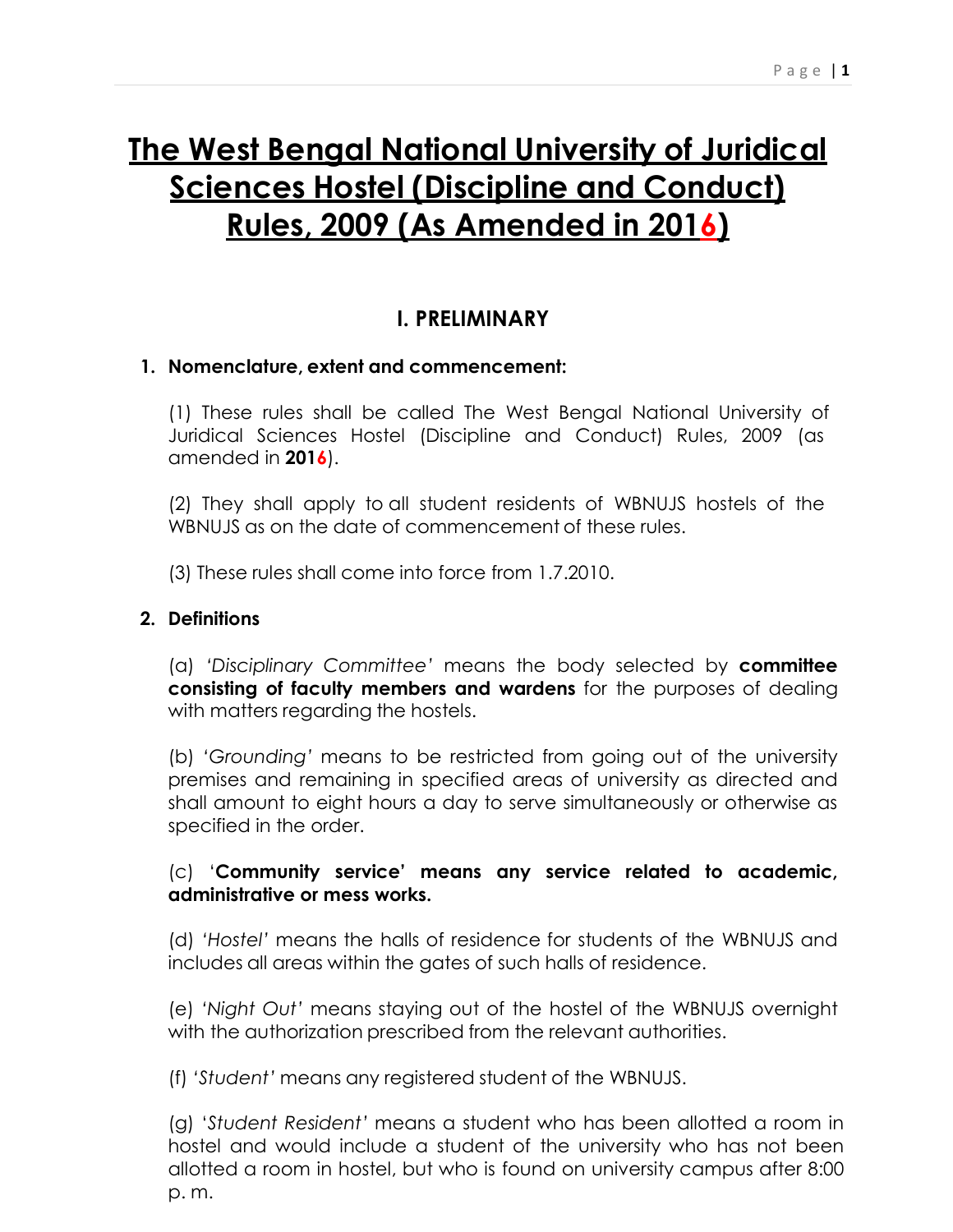(h) '*Warden*' means Wardens appointed by the University and includes Chief Warden and Warden-in-Charge.

(i) *'University'* means the West Bengal National University of Juridical Sciences.

*(j)'Visitor'* means a person who is not a resident of the hostel.

*(k) 'Campus timing' means period from 5 a.m. to 11 p.m. or any other timing which may be prescribed from time to time by the competent authority.*

*(l) 'Hostel timing' shall correspond to the library timing.*

## **II. AUTHORITIES**

### **3. Authorities exercising jurisdiction on matters pertaining to hostel discipline and conduct:**

(1) The Disciplinary Committee has the primary responsibility of ensuring discipline and proper conduct of the student residents in the hostels. It is competent to exercise powers as prescribed in these rules.

**Explanation:** The Disciplinary Committee shall not have any jurisdiction with regard to any matter concerning post graduate students.

(2) The Wardens appointed by the University are competent to deal with all matters pertaining to discipline and conduct of the hostels, of which they have been appointed as Wardens. They are empowered to exercise powers as prescribed in these rules and other relevant rules of the university. The wardens are competent to deal with the above said matters and exercise the above said powers with regard to all students including the post graduate students.

(3) The Warden-in-Charge appointed by the university is competent to exercise powers as prescribed in these rules and other rules and regulations of the university, with regard to all students and hostels.

(4) The Registrar of the University is the Chief Warden of the hostels. The Chief Warden is the highest amongst the authorities mentioned in sub rules (1) and (2) above. Of the authorities mentioned in these rules, the Chief Warden has the final say in all matters pertaining to discipline and conduct of the hostels.

## **4. Procedure & eligibility for Disciplinary Committee meetings:**

(1) The Disciplinary Committee shall meet fortnightly except in the cases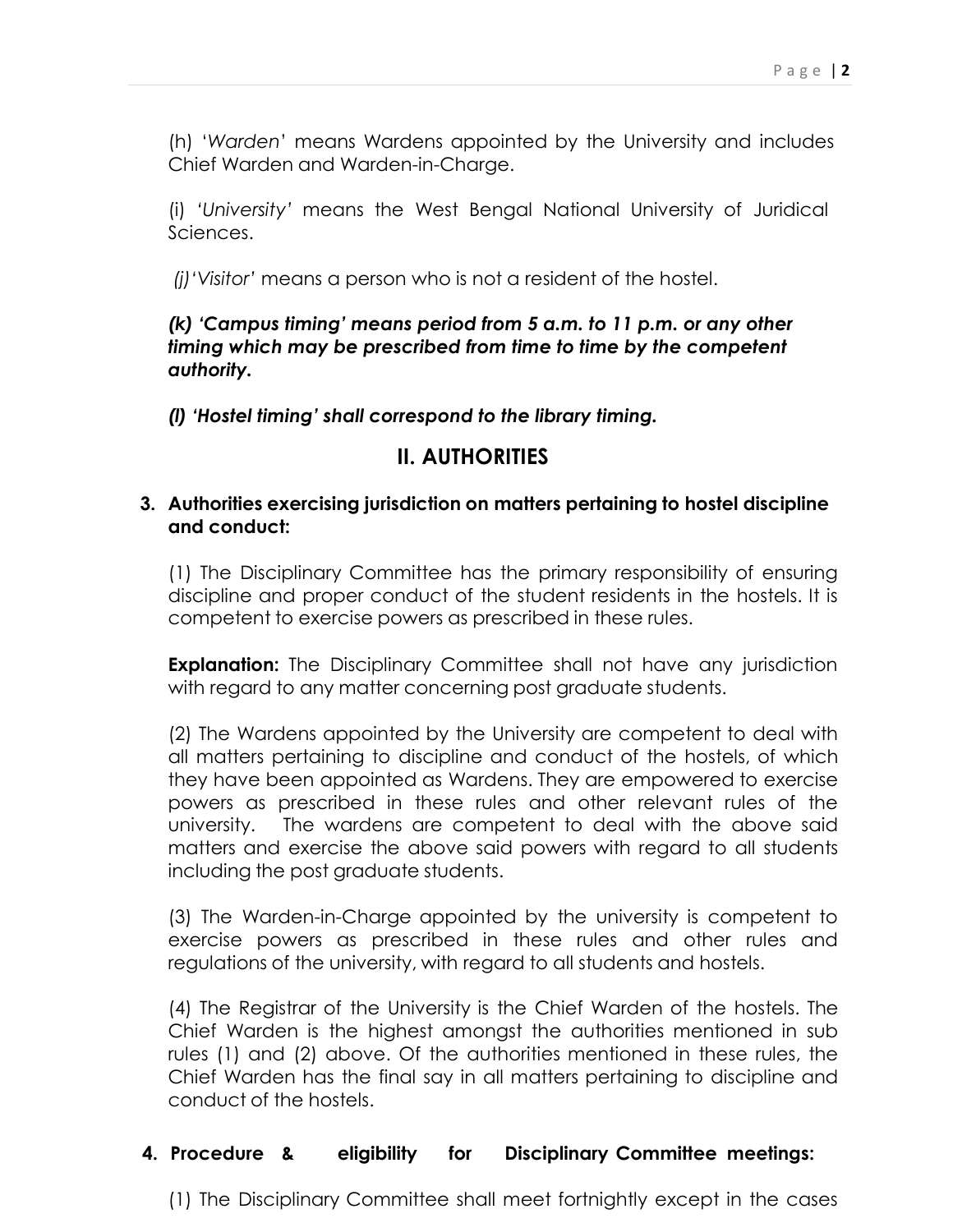where there are special reasons for not doing so.

(2) All decisions of the Disciplinary Committee are to be reached by vote and are to be duly recorded.

(3) Every proceeding or decision of the committee shall be maintained in writing, and may be examined by any resident of the Hostels with permission of the Warden-in-Charge on written application with reasons stated.

(4) If a breach of Hostel Rules is brought to the notice of the DC, the Convener shall, after a preliminary investigation by the concerned DC members,

(a) Hold a meeting of the entire Committee if the breach concerns both the Hostels.

(b) Hold a meeting of the DC members of the concerned Hostel, if the breach concerns only one of the Hostels. This procedure however, may be avoided for those offences which require immediate action to be taken.

(5) If the commission of the breach is in dispute, the affected persons shall be called and heard individually in the presence of all the DC members available as far as possible but not below the quorum

(6) Any final decision on such dispute has to be reached only through consensus, or a vote if such consensus is lacking.

(7) The quorum for the purposes of functioning of DC including voting has to be one third of the total number of the DC members of that semester. Quorum is not complete unless the Convener and Co Convener is present

(8) No student against whom any disciplinary action is taken and punished shall be eligible for membership of the Disciplinary Committee.

**Explanation***: This shall not include disciplinary actions taken by the Disciplinary Committee*

**5. Periodic Reports-** (1) The Disciplinary Committee shall report to the Wardens of the respective hostels at regular intervals and keep them apprised of events, violation of rules and action taken with regard to matters within their jurisdiction and otherwise. The wardens shall at regular intervals report to the Warden-in-Charge and Warden-in Charge in turn to the Chief Warden.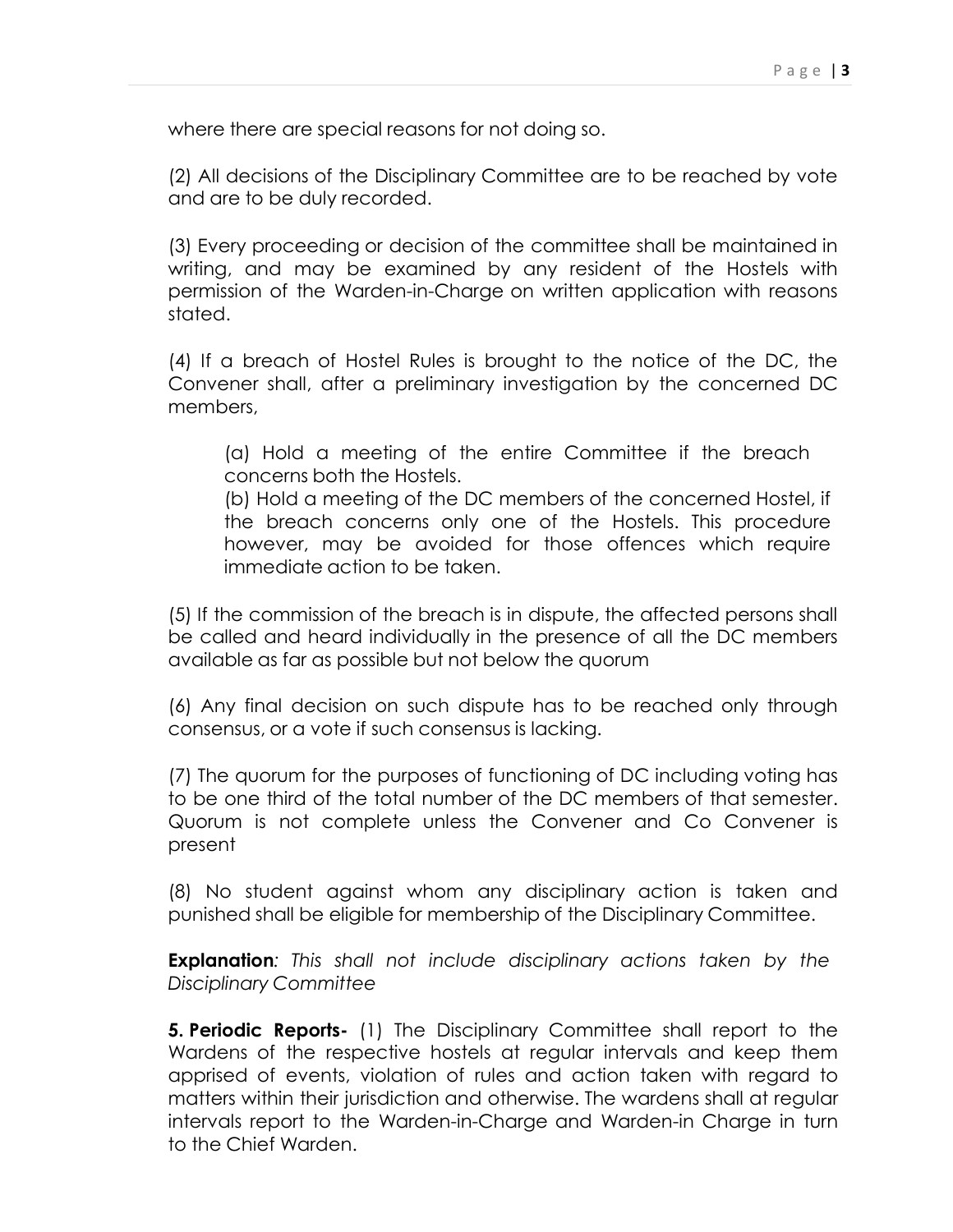**6. Jurisdiction-** (1) The Disciplinary Committee shall have jurisdiction over all minor offences as prescribed in these rules and is empowered to administer the punishments and penalties prescribed for the same.

(2) The Wardens shall have jurisdiction over all offences reported or referred to their office and those of which cognizance has been taken by themselves.

## **III. MINOR OFFENCES**

**7. Violation of Campus and Hostel Timings-** (1) **Any student, who fails to enter the campus premises within the prescribed hostel timings, has committed an offence under this rule.**

**(2)** Any student, who fails to enter the hostel premises within the prescribed hostel timings, has committed an offence under this rule.

Provided, that no student who has been authorized by the Wardens on application, to enter the **campus or** hostel premises after the prescribed timings shall be considered to have committed an offence under this rule, if the said student enters the **campus or** hostel premises within the time authorized in the application.

## **8. Punishment for violation of campus and hostel timings-**

(1) **Any student who violates rule 7(1) shall be punished with fine upto Rs 1000 and community service.** 

(2) **Any student who violates rule 7(2) shall be punished with grounding for two days.**

# (3) **Any student who has been authorized under the proviso to rule 7 and who fails to return within the authorized time in the application shall be punished with fine upto Rs 2000 and community services**

(4) Any student who commits an offence under rule 7 for the second time Shall be **punished with double of punishment as** prescribed in the relevant sub rule.

**9. Absenteeism**- Any student who fails to enter the hostel premises before 5:00 a.m. of the following day, without the prescribed authorization for a night-out by Chief Warden, has committed the offence of absenteeism.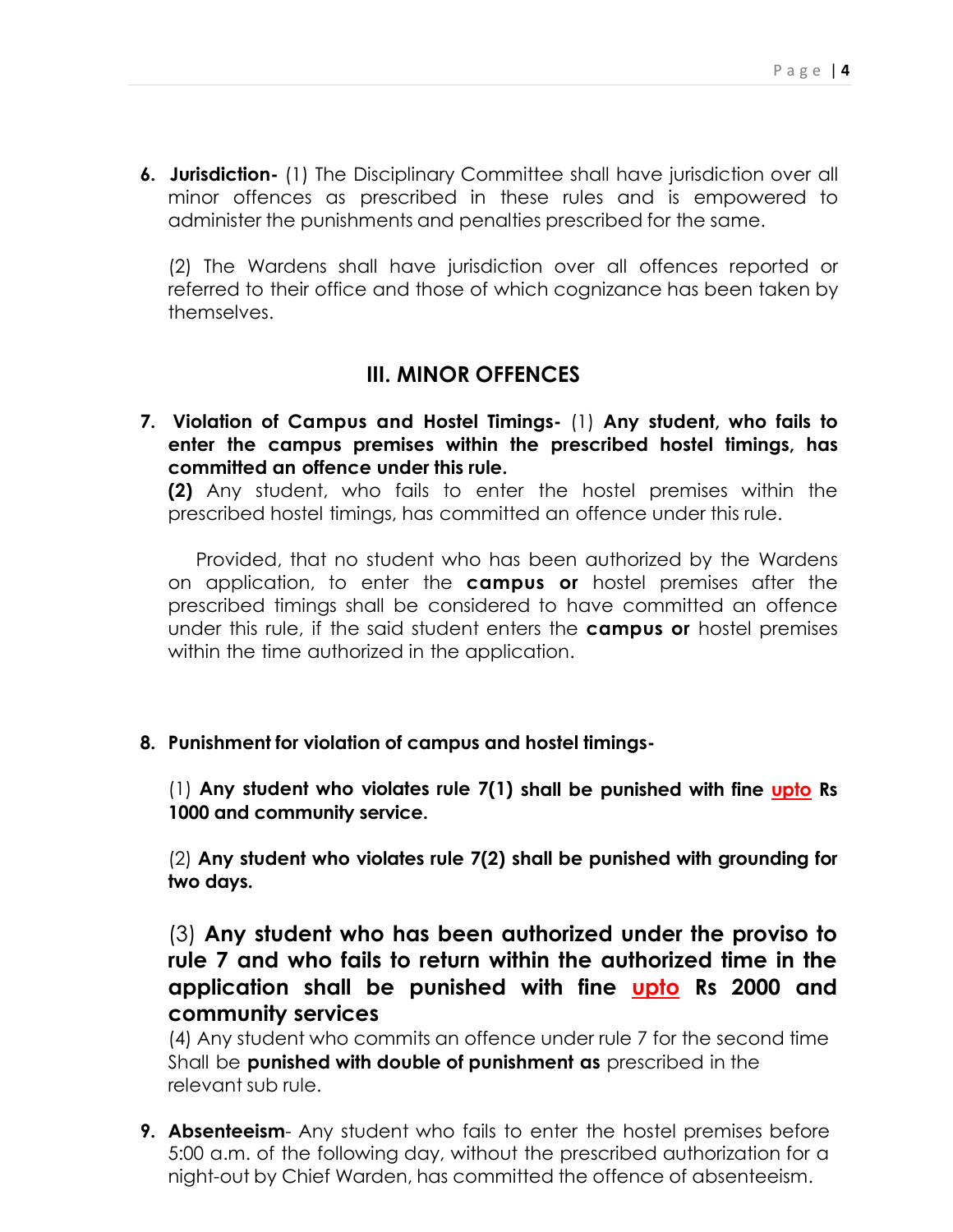- **10. Punishment for Absenteeism** Any student who has committed the offence of absenteeism upto seven (7) days shall be punishable **with fine upto Rs. 1000 and** grounding for a period upto 10 days and if the absenteeism continues beyond seven (7) days, such a student may forfeit his or her hostel accommodation.
- **11. Misbehaviour** Any student who misbehaves with fellow students, other residents of the hostel or with any person working in the hostels including the security staff, mess staff, cleaners and others, shall be punished with seven days of grounding along with a fine **upto** Rs. 2000 (Rupees two thousand only)
- **12.Nuisance** Any student who causes nuisance to other residents of the hostel in any manner shall be fined with a sum **upto** Rs. 1000 (Rupees one thousand only.)

#### *Illustration*

A student playing loud music, bursting fire crackers, behaving in an unruly manner or littering the hostel premises whereby causing difficulties to fellow residents, is said to be causing nuisance to them.

- **13.Changing of rooms without permission -** Any student who shifts from the room allotted to him/her by the Wardens and occupies a different room in the hostels shall be punishable with grounding **upto** 7 days and a fine of Rs. 1000 (rupees one thousand only) which may extend up to Rs. 3000 (Rupees three thousand only).
- **14.Repeat Offence** For a repeat offence under Rule 7, 9, 11, 12 and 13 the quantum of punishment shall be double the one prescribed under the said rule. A third or further offence would invite punishment to be decided by the Chief Warden, which may extend to expulsion from the Hostel.
- **14A. Misbehaviour with the guards** or speaking with the guards in an unruly manner would lead to imposition of penalty on the concerned student / students. Penalty amount to be decided by the Chief Warden.
- **14B. Unauthorised movement of furniture** from one room to the other room / common area without permission of the Warden-in-Charge would incur heavy penalty on the concerned resident. Penalty amount to be decided by the Chief Warden.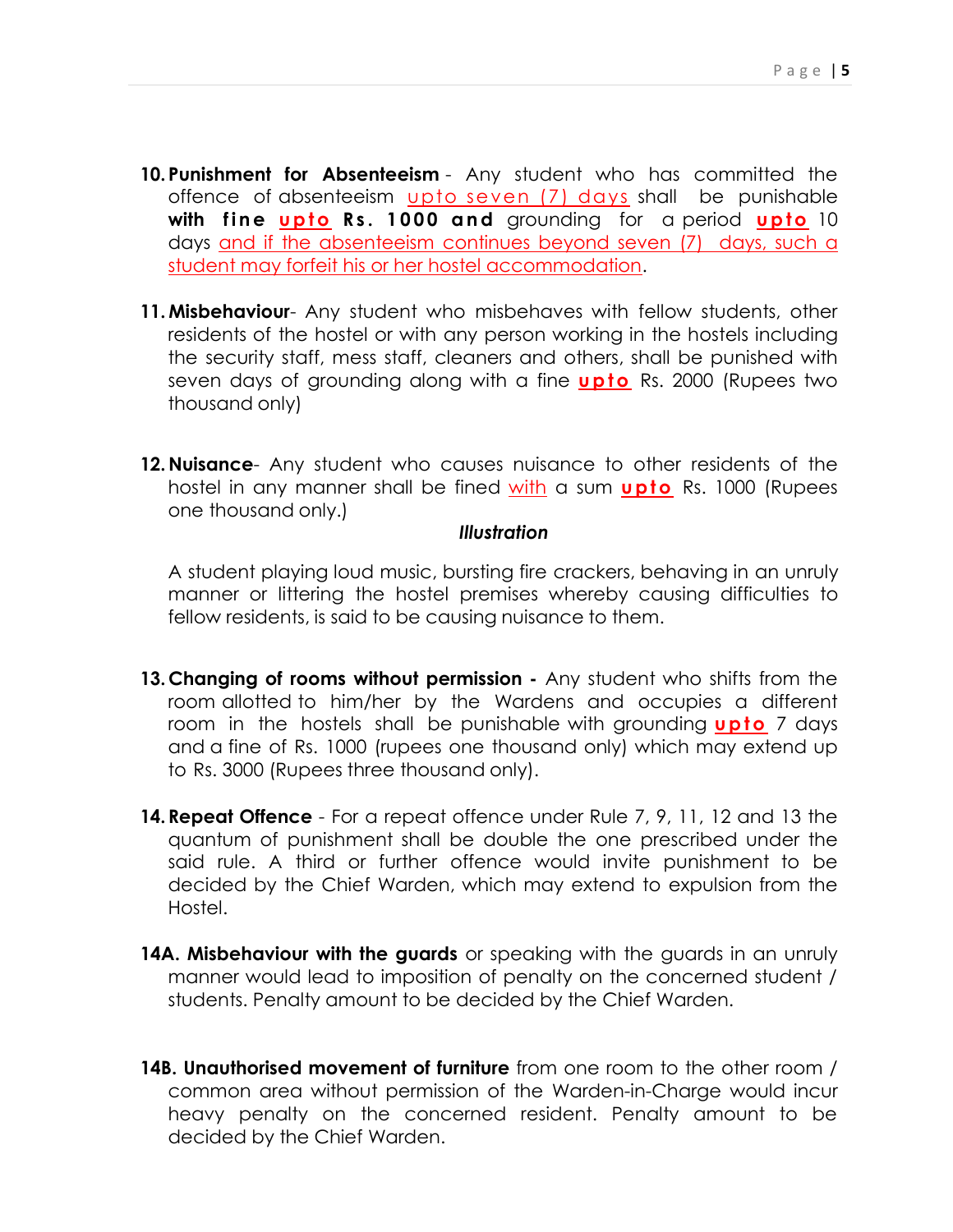## **IV. MAJOR OFFENCES**

**15.Consumption and possession of tobacco or alcohol-** (1) Any student found consuming alcohol or tobacco or found to be in the possession of any of the two, within the university premises shall be punishable with **community service** and a fine which may extend up to Rs. **4000** (rupees **four** thousand only).

**Explanation**: If alcohol or cigars, cigarettes, biddies (*Biri*) or any other substance which consists of tobacco in any form is found in/just outside the room of a student, then such student(s) shall be deemed to be in possession of such substance. In case of a double room both the residents will be liable.

(2) Any student, who has been punished once under sub rule (1) above, and found punishable under the same for a second time shall be punished with **community service** and a fine which may extend up to Rs. **8,000** (rupees **eight** thousand only).

(3) Any student who violates **sub** rule 1 for the third time or more shall be suspended from the hostel with immediate effect pending enquiry and shall be liable to be expelled from the hostels.

**16. Substance Abuse**- Any student found using substances, apart from tobacco and alcohol, which are known to have intoxicating effect, for any purpose other than medicinal, shall **be punished with a minimum fine of Rs. 5000 (rupees five thousand only) which may extend up to Rs. 10,000 (rupees ten thousand only) and suspension from the hostel.**

**Explanation 1: Consumption of 'bhang' is included in this rule.**

**Explanation 2:** To prove the fact of medicinal purpose, the concerned student shall produce relevant documentary and other evidence and shall present himself/herself for medical examination by the university doctor or as directed by the university as and when required.

**17. Consumption and possession o f narcotic substances** - Any **s t u d e n t found to be consuming any narcotic substance or being in possession of any such substance shall be suspended from the hostel pending enquiry and shall be liable to be expelled from the hostel and shall also be fined with Rs. 5000 (Rupees Five thousand only) which may be extend upto Rs. 10000 (Rupees Ten thousand only).**

**Explanation – Narcotic substance includes ganja (Indian hemp).**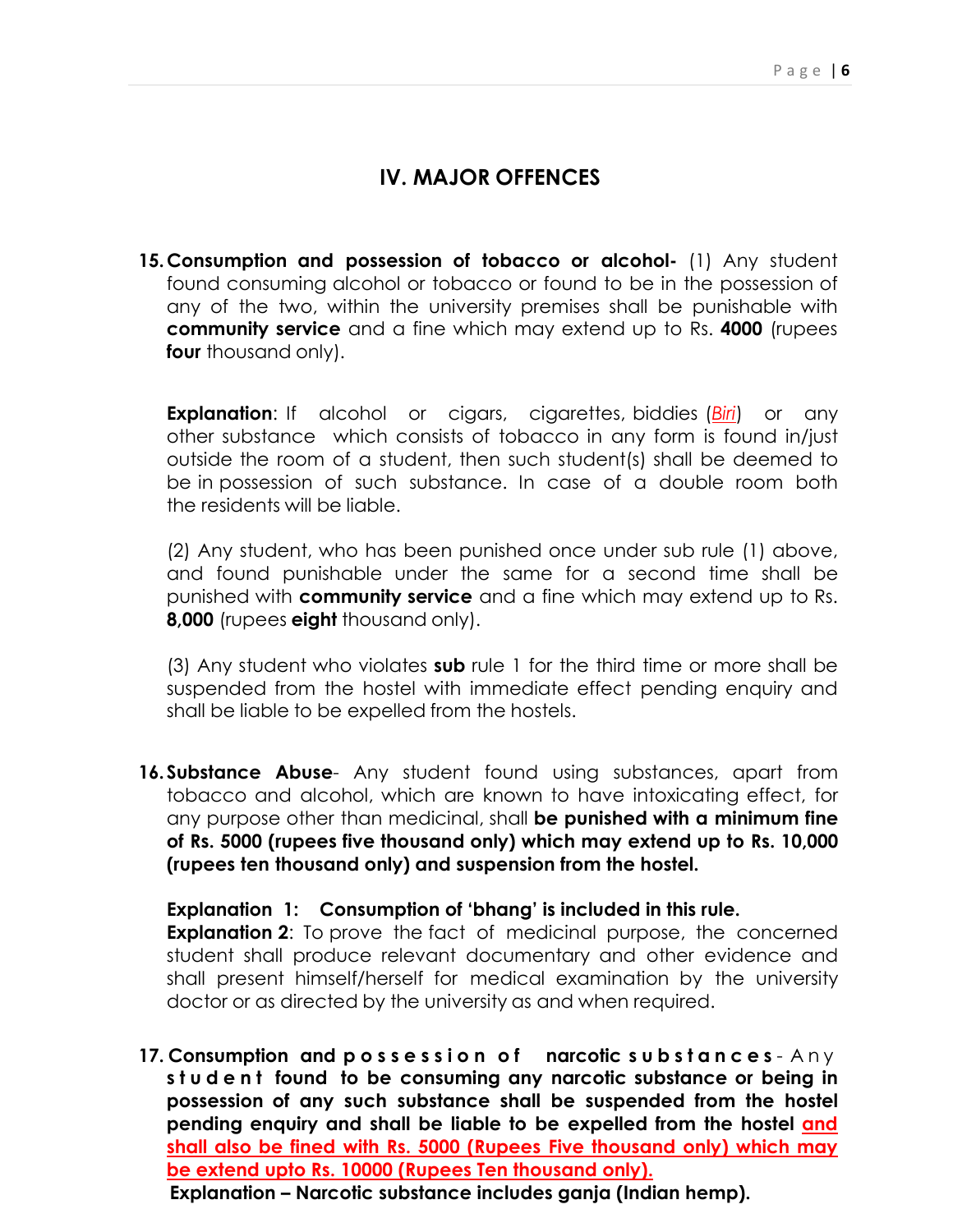- **18. Ragging- RAGGING IS PROHIBITED IN WBNUJS.** Any student found prima facie to be engaging in the act of ragging shall be suspended from the hostel with immediate effect pending enquiry and shall be punished with suspension from the hostels for a minimum period of one semester and may extend up to expulsion from the hostels. The matter shall also be reported to the concerned authorities under the relevant legislations governing such acts.
- **19. Damage to university and hostel property -** Any student who causes damage to or destroys any property of the university in the hostel or any property of the hostels shall be liable to make good for the loss caused by such damage and a minimum fine of Rs. 1,000/- (Rupees one thousand) up to Rs. 10,000 (Rupees ten thousand) and shall also be punished with grounding for a period extending up to 14 days or with suspension from the hostels for a period which may extend up to 6 months. Suspension may be in addition to and subsequent to the punishment of fine and grounding.

 **Explanation – changing the colour of the room or making painting(s) on the walls of the room amounts to damage to hostel property.**

- **20. Entering other hostels without permission-** (1) Any student, who is not a resident of the girls' hostel with the exception of female students, found to be entering the premises of the girls' hostel without the permission of the Wardens shall be punished with a minimum **fine of Rs. 2000 (Rupees Two thousand only) and which may extend upto Rs. 5000 (Rupees Five Thousand only) and/ or suspension from the hostel.**
- (2) Any student, who is not a resident of the boys' hostel with the exception of male students, found to be entering the premises of the boys' hostel without the permission of the Wardens shall be punished with a minimum **fine of Rs. 2000 (Rupees Two thousand only) and which may extend upto Rs. 5000 (Rupees Five Thousand only) and/ or suspension from the hostel.**

Provided that sub rule (1) and (2) above shall not be applicable to the boy's hostel mess till 10:00 p.m. everyday and other premises of the hostels which are declared to be common areas by the university authorities.

## **V. SEARCH AND SEIZURE**

**21.Powers of search and seizure**- (1) The Chief Warden, the Warden-in-Charge and the Wardens have the right to search the rooms of any resident of the hostels and seize goods, materials and substances the possession of which are illegal or amount to an offence under the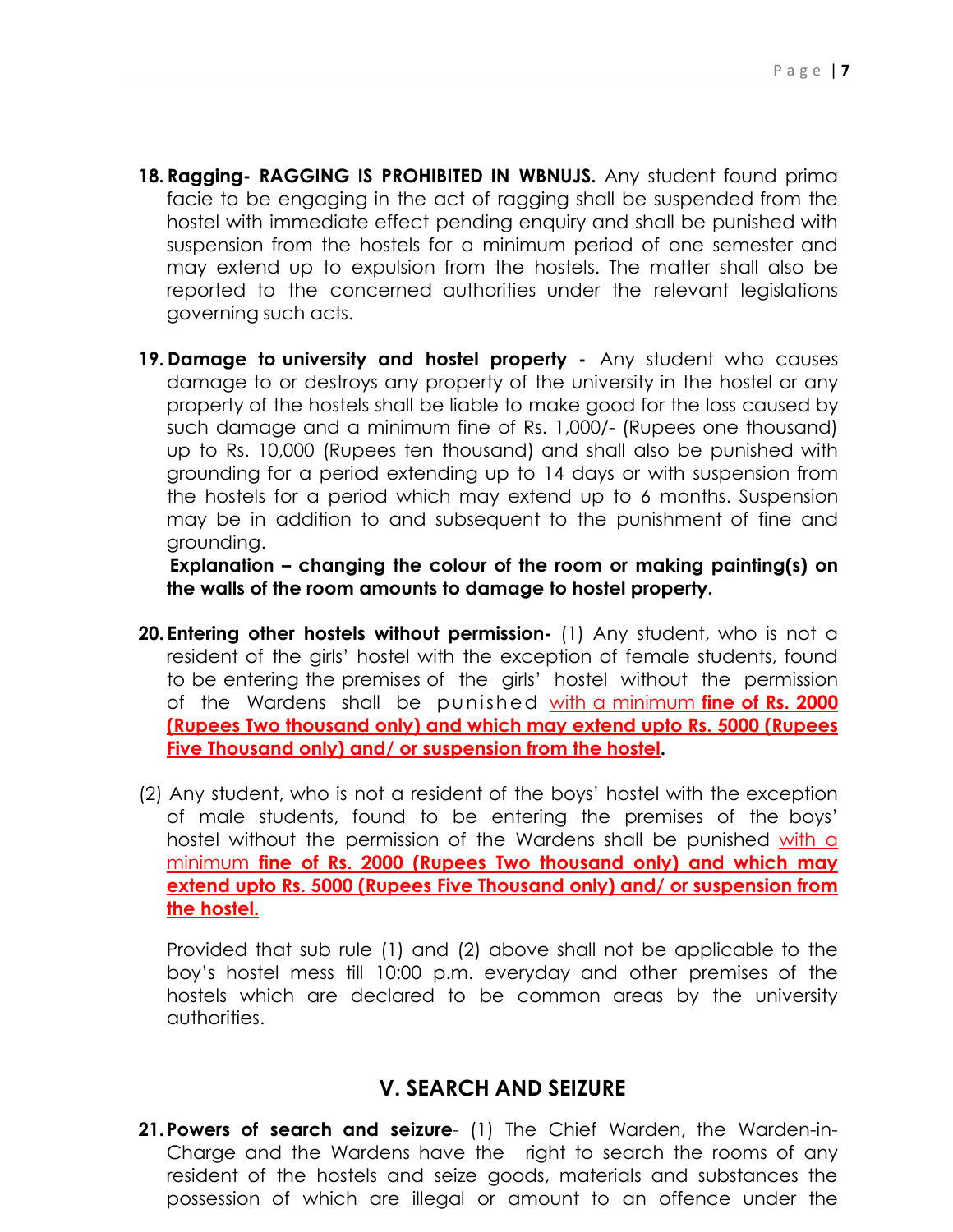provisions of these rules. No prior intimation is required for such search and seizure.

Provided that in case of a search conducted in the boys hostel, a male member of the disciplinary committee or any male authority under these rules, as far as possible, shall be present during the search and in cases of a search conducted in the girl's hostel a female member of the disciplinary committee or any female authority under these rules, as far as possible, shall be present during the search.

(2) In case of any action of search and seizure by the disciplinary committee, the Wardens shall be informed of the same preferably, prior to the action, or in any case immediately after the action is taken.

#### **22.Raids and Inspection by the Disciplinary Committee:**

- (1) A raid may be conducted by at least two or more members of the DC with or without prior notification to the residents, but with prior permission of the warden.
- (2) For the purpose of effectiveness of raids, the DC has full discretion to check rooms at random and not necessarily uniformly.
- (3) Records of every raid shall be kept with the convener the DC.
- (4) During every raid a member of the General Body shall accompany the DC for the purpose of impartiality.
- (5) The DC reserves the right to enter a resident's room without his consent, provided he/she is present during the raid.
- (6) No person's room may be entered into by the DC during a raid if found locked or latched, or in the absence of the resident. If telephonic consent of the resident is granted, the DC may enter the room in the absence of a person sharing a neighboring room. However, such a room can be opened if permission is granted by the warden on request in writing.
- (7) No DC member is authorized to conduct a raid on his/her own without proper authorization.
- (8) No DC member shall conduct or be party to a raid or search for any purpose outside the jurisdiction of the DC or unless authorized by the wardens. If the contrary is reported or complained of, he/she shall be asked to furnish a written explanation by the wardens.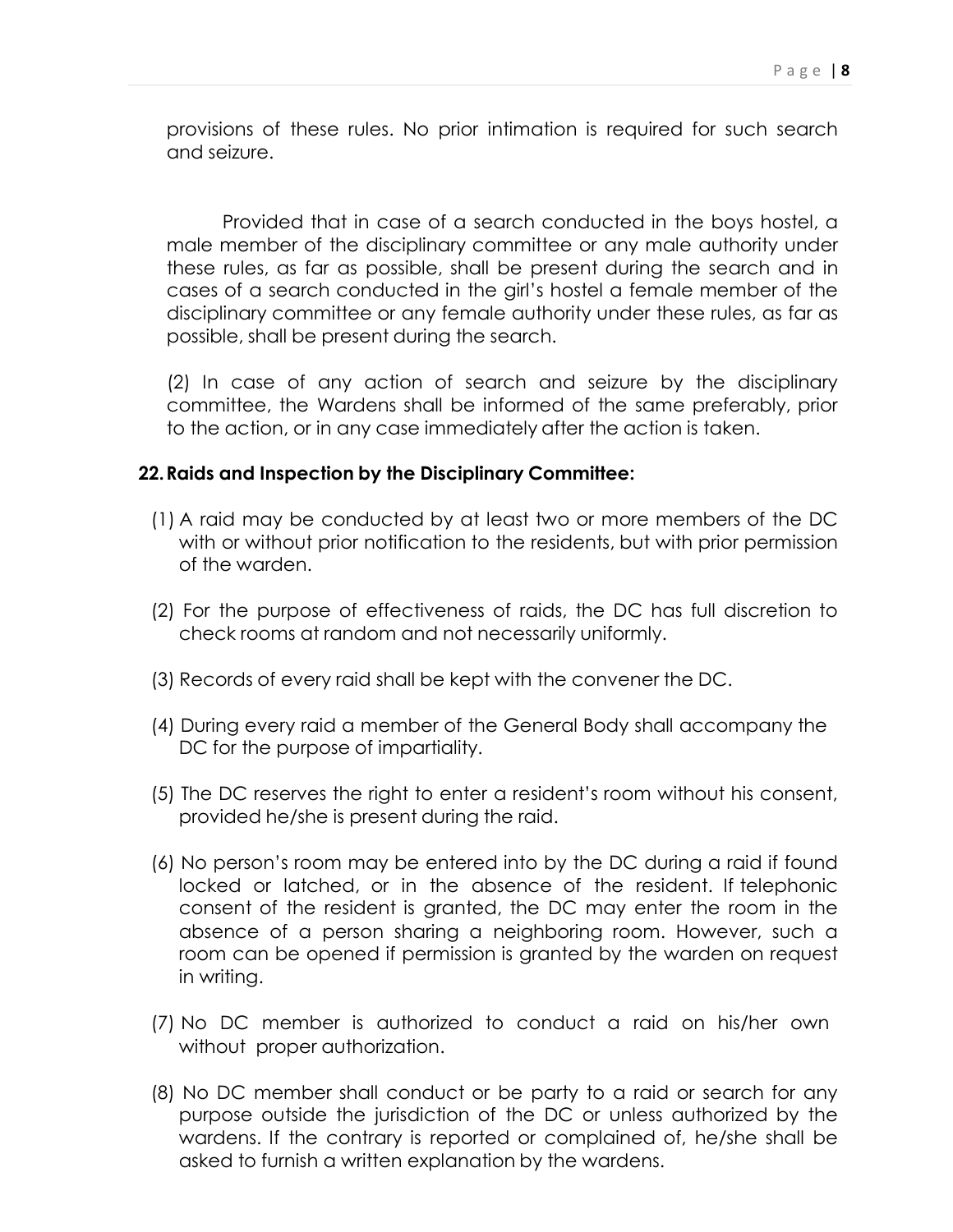# **VI. OTHER VIOLATIONS AND APPEAL**

- **23.** For any other disciplinary violation not mentioned herein, punishment shall be decided by the Chief Warden.
- **24.**For all decisions, the Vice Chancellor shall be the appellate authority. Appeals shall be filed within seven working days of the receipt of the punishment order. In case the order is sent by registered post, within 15 days of sending.
- 24A. Notwithstanding anything contained in the rules, the Vice Chancellor in exercise of his appellate power may reduce the quantum of punishment awarded in exceptional cases stating the reasons in writing for the same.
- **25.** For matters which in the opinion of the Chief Warden require enquiry, the Chief Warden may appoint a commission of enquiry comprising such members of the faculty as he deems appropriate. The finding of the committee shall be final.

## **VII. MISCELLANEOUS**

- **26.**Room Allotment shall be made by the Wardens in their discretion.
- **27.Allotment of rooms in hostels-** (1) all students of the first and second years shall be allotted double rooms. This rule does not apply to Cyber Committee members who would be allotted rooms with switches.

(2) All students of the third, fourth and fifth years shall be eligible for allotment of single rooms subject to the availability of rooms.

(3) With regard to allotment of single rooms to the students mentioned in sub rule (2) above, the students of a higher year shall be considered before students of a lower year and as between students of the same year, preference would be given to students having a higher academic rank in the class.

(4) In case any double rooms remain vacant after completion of allotment to first and second years, they shall be allotted to students of a higher year and as between students of the same year, preference would be given to students having a higher academic rank in the class.

(5) If any single rooms remain vacant after application of above rules, they shall be allotted to students of second year in accordance with their academic rank.